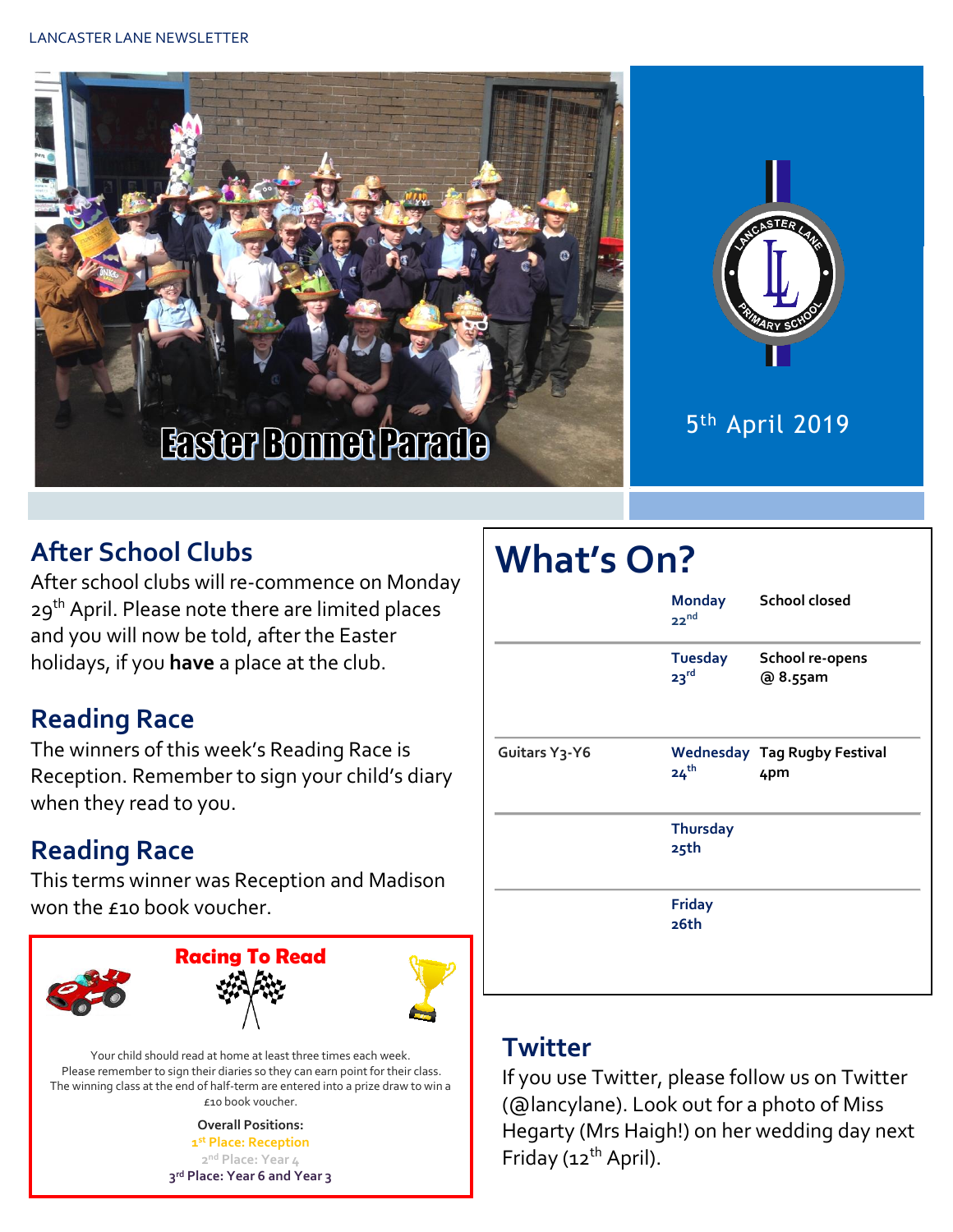## **Colouring Competition**

The winners of the children's colouring competition are: Sofia (EL), Austin (Rec), Harry (Y1), Isobel (Y2), Isla (Y3), Beth (Y4), Lily (Y5) and Fenn (Y6). Each child received an Easter Egg of their choice.

## **Decorated Eggs**

The winners of the children's decorated eggs are: Haniya (EL), Katelyn (Rec), Jessica M (Y1), Thomas (Y2), Isobel (Y<sub>3</sub>), Isaac (Y<sub>4</sub>), Sammy (Y<sub>5</sub>) and Esme (Y6). Each child received an Easter Egg of their choice.

## **Easter Hamper Raffle**

Well done to Mrs Ward who won the Easter Hamper.

## **Easter Holidays**

On behalf of the staff and governors, may I wish all families a happy, safe and relaxing Easter holiday and we look forward to seeing you all on April 23rd.

## **Baby News**

Congratulations to Isla in Y3 on becoming big sister to baby Willow.

## **Sponsored Read Books**

The children were very excited to receive all of the books which were purchased using the sponsor money raised by families. Thank you again for your generous support.





Egg rolling



The Easter Bunny came to visit